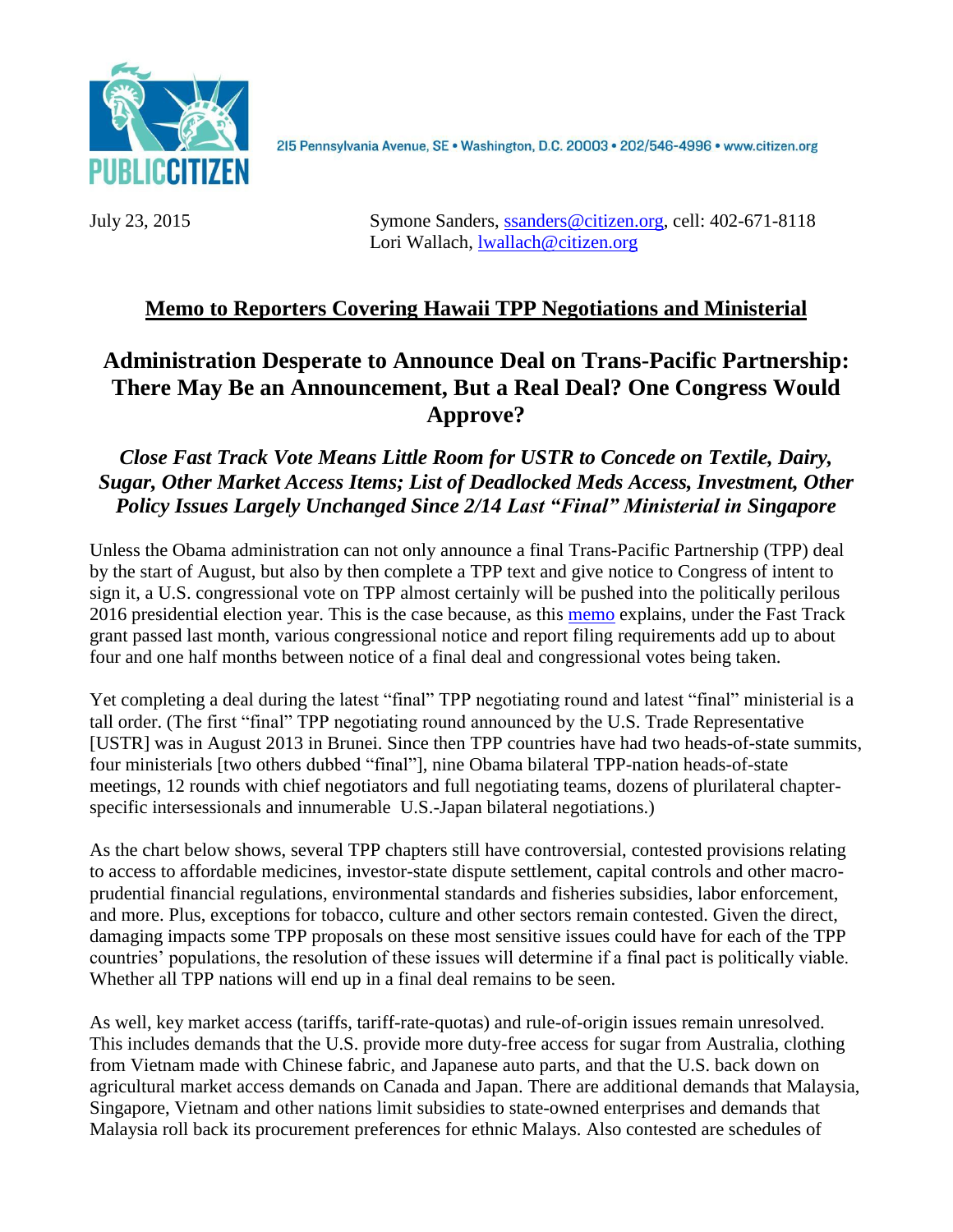exceptions and commitments for the Investment, State Owned Enterprises, Services, Procurement and E-Commerce chapters**.** 

Whether or not any real deal is made, a "breakthrough" likely will be announced. But for whom would it be a breakthrough? The TPP-country negotiators are well past their worst-case-scenario deadlines and more than ready to be done. The corporate representatives comprising most of the 600 official U.S. trade advisors want a deal now, because the current text largely reflects their demands – and depending on how the most controversial outstanding issues are resolved could represent roll backs of past trade pact reforms on access to medicines, environmental standards and more. But for many people in the TPP countries, a deal based on the current text would not be good news.

Still, the Maui ministerial is viewed as a do-or-die moment to inject momentum into the TPP process. But because the margin of passage for Fast Track was so narrow, the Obama administration has little latitude to make concessions to get a deal. Many of the 28 House Democrats that supported Fast Track authority for Obama explicitly said their support for TPP relied on certain goals being met, including strong enforceable labor and environmental standards and not rolling back past patent rule reforms relating to access to medicines – terms meeting the "May 2007" standard that elements of the TPP seem to fail. And, many of the conservative Republicans that opposed Fast Track for Obama or who were convinced to support it at the last moment are the same representatives for whom the sugar and textile issues will decide their TPP position. Thus, concessions on these items mean less support.

This dynamic, and the small flotilla of angry congressional letters on the TPP in the past ten days, have cast doubts among U.S. TPP partners about whether the Obama administration can deliver a House majority to pass the TPP even with Fast Track authority in place. In just three days, 160 House members signed a letter calling on the Obama administration not to remove TPP nation Malaysia from the State Department's worst category of human trafficking violators. If Malaysia remains on this list, then a TPP including Malaysia cannot be subject to Fast Track. [Protestors in cages](https://twitter.com/PCGTW/status/623882821711609856) in front of Malaysia's embassy in Washington spotlighted the issue this week, as did a [mock graveyard](https://twitter.com/ExposeTPP/status/624234068314583040) outside the House office buildings for the 139 trafficking victims found in shallow graves in Malaysia two months ago. This letter included a bloc of GOP and 13 representatives that supported Fast Track. Other representatives are suggesting that Canada should be excluded from the TPP because it refuses to make certain agriculture concessions. Yet, if any country is jettisoned, the whole deal becomes harder to complete.

A checklist of the unresolved issues is included below. Despite the unprecedented secrecy surrounding the TPP negotiations, leaks of TPP documents are fueling opposition in many TPP countries as the pact's prospective threats are revealed. As a result, the other TPP nation governments face considerable domestic political liability for acceding to various U.S. TPP demands.

## *TPP deal checklist: These issues must be resolved to get a deal, but if these deadlocks are resolved against the public interest, would a final deal be politically viable?:*

**Intellectual Property Chapter Patent and "Transparency" Text on Medicine Pricing Rules**  Most other TPP countries have continued to oppose U.S. proposals to expand pharmaceutical patenting, including through long new exclusivity periods for biologic medicines marketing and data that would keep more affordable "bio-similar" drugs off the market, through new monopoly patents for new uses of already-patented drugs that would promote patent evergreening and through "linkage" rules that burden government drug-safety agencies with responsibilities to investigate patent status of medicines. These terms would deliver on Big Pharma's demands that the TPP grant new monopoly powers that raise medicine prices. Representatives of the powerful American pharmaceutical industry have threatened to oppose the TPP if the pact includes reforms made in 2007 that remedied extreme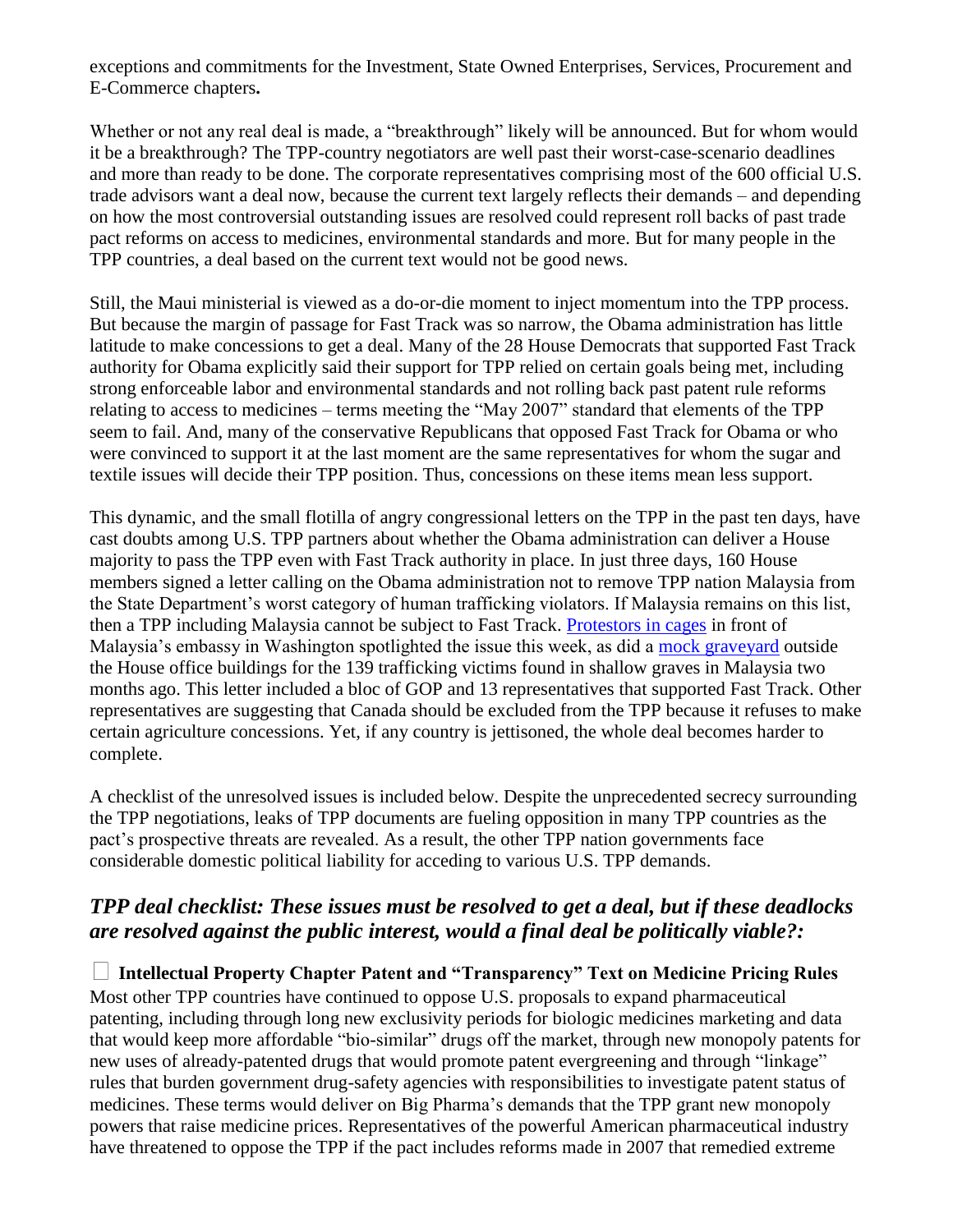provisions in past U.S. Free Trade Agreements (FTAs). A sizeable bloc in Congress has stated that it will oppose the TPP if the reformed provisions are not included, as well as additional medicine access terms. TPP countries also still cannot agree on a mechanism to determine if and how the medicine patent rules will apply differently to different countries based on their level of development. U.S. officials are demanding that eventually the same extreme patent terms would apply to all of the developing countries in the TPP. This would reverse the past U.S. approach, which allowed poorer countries more flexibilities to ensure their populations had access to affordable medicine.

Another contested issue is the U.S. proposal for a cynically dubbed "Annex on Transparency and Procedural Fairness for Healthcare Technologies" that would allow drug firms to challenge medicine formulary reimbursement decisions about both price levels and whether to include a specific drug for use in government programs. These are the provisions that have led U.S. seniors' organizations, such as AARP, to engage in the TPP debate, because they would raise the prices of drugs seniors obtain through various U.S. government programs. The target of these terms demanded by the brand-name drug industry ostensibly was the national health care systems in New Zealand, Australia and other TPP nations that use formulary lists to reduce health care costs. There, public and legislator opposition to the U.S. proposal is virulent, making concessions politically perilous. But, an increasing number of U.S. state officials, Democratic congressional supporters of the Affordable Care Act, and seniors groups also oppose these terms, which could raise prices here.

## **Investor-State Dispute Settlement (ISDS)**

Australia is demanding a broad exception to ISDS, which elevates individual corporations to equal status with sovereign nations and allows them to enforce a public treaty by "suing" national governments for compensation before international tribunals comprised of private-sector attorneys over claims that government actions undermine their expected future profits. The National Conference of State Legislatures, the body representing the 50 U.S. state legislative bodies, has adopted a policy of opposing any trade agreement with investor-state enforcement. The United States is demanding all countries submit to this system. Even those TPP nations that have agreed to investor-state enforcement oppose the U.S. demand that government natural resource concessions, private-public-partnership utility management contracts and procurement contracts be subject to such extra-judicial processes. And, the United States has consistently opposed an exception supported by most other TPP nations that would safeguard domestic environmental, health and other policies from the TPP tribunals.

### **State Owned Enterprises**

After years of deadlock during which countries could not even agree on a text from which to negotiate, rules were finally agreed to, in part by use of ambiguous language. That makes the definitions of what activities are covered and the lists of covered entities and exceptions especially critical and these issues remain unresolved. To complete a deal, either the United States will have to roll back its demands, which would be extremely unpopular in Congress, or a bloc of TPP countries with numerous stateowned enterprises could have to make major concessions.

### **Financial Regulation and Capital Controls**

With the International Monetary Fund endorsing the use of capital controls to avoid floods of speculative capital that cause financial crises, it's no surprise that a U.S. demand that the TPP include a ban on the use of various commonsense, macro-prudential measures, including capital controls and financial transaction taxes, has sparked broad concern. Other TPP countries have rejected a U.S. proposal that would do little to protect capital controls used to prevent financial crises. In a recent letter, the Democratic leaders of the House trade and finance committees warned USTR against concluding any TPP that undermines the ability to impose capital controls to prevent or mitigate financial crises.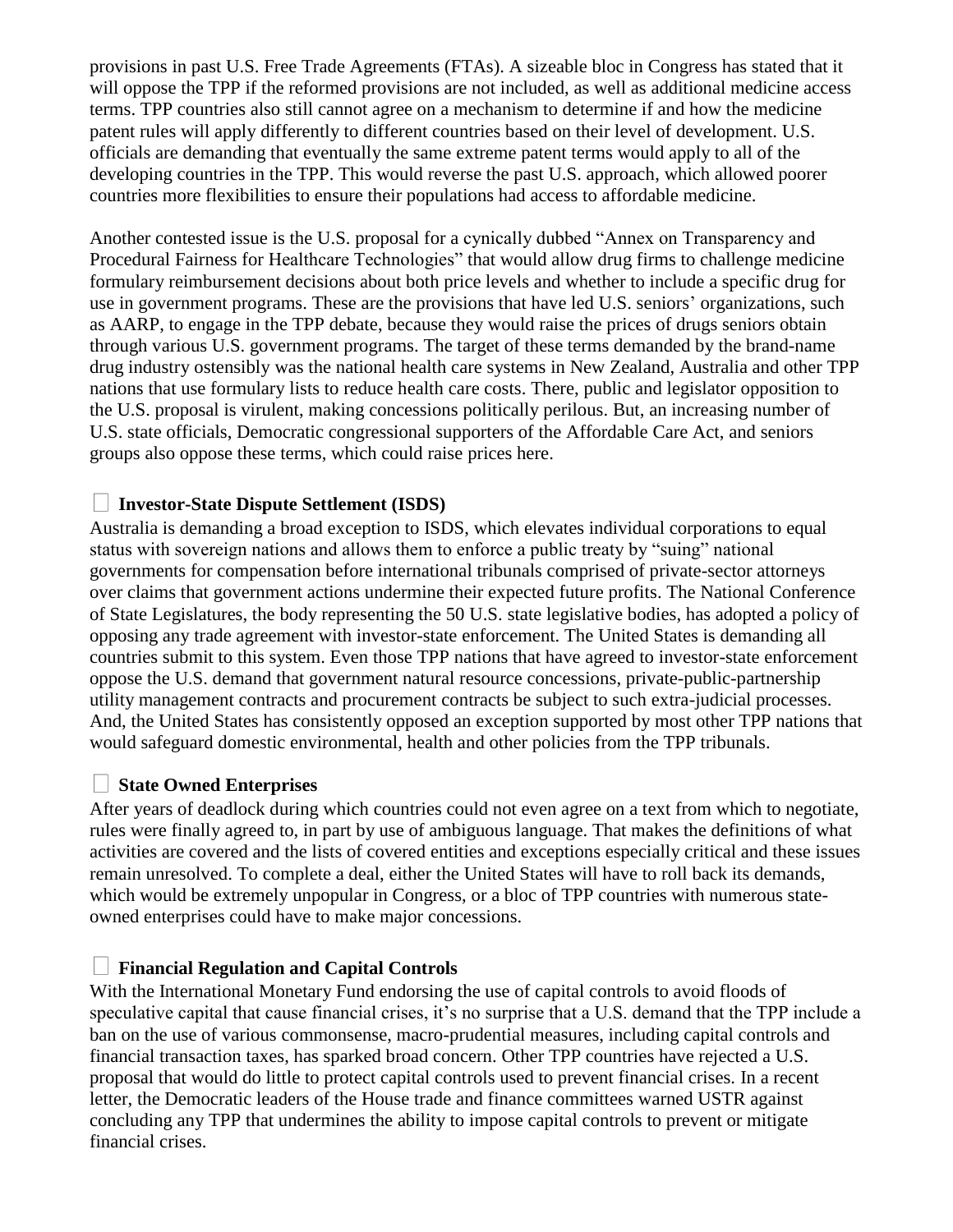## **E-Commerce, Internet Governance, Access to Information and Copyright Extensions**

Hollywood- and recording industry-inspired proposals that would greatly extend copyright durations, limit innovation, restrict access to educational materials and force Internet providers to act as "copyright police" by cutting off people's Internet access (think of the SOPA/PIPA debacle) have triggered public outrage in numerous TPP countries, which led to a negotiation stalemate for years. The United States has continued to demand that the TPP be used to require countries to adopt domestic copyright terms beyond international norms and aggressive copyright and enforcement provisions that would limit the public domain and Internet freedoms. There remains disagreement about whether copyright should be able to keep works of art and literature out of the public domain for 70 years after death of the author.

### **The Battle over "Certification" and a Mechanism for the TPP to Go into Effect**

Agreement on the legal mechanisms required for implementing the TPP has proven extremely elusive. A standard provision in the implementing legislation of past U.S. trade agreements requires that, after the U.S. Congress ratifies the pact, the president withhold formal written notification of that approval from partner countries until the president certifies that the partner countries have altered their own laws and policies to comply with the trade deal. That is to say, even after both the United States and its trade partners have ratified an agreement, it takes effect only after the United States unilaterally certifies that its partners have changed domestic laws according to U.S. demands. TPP nations argue the certification process gives the U.S. government and corporations enormous leverage to force them to conform to American interpretation of trade agreement terms – some of which are often deliberately vague, opaque and contentious. This process also often delays implementation of agreements.

#### **Sensitive Market Access Issues**

- **Agriculture:** Japan's parliament has listed five "sacred" commodities that must be excluded from TPP tariff-zeroing: rice, beef/pork, wheat, sugar and dairy. The United States reportedly had backed down on its demand, also pushed by New Zealand and other TPP nations, that Japan agree to zero tariffs for all of the hundreds of product lines under those categories. A deal that falls short of tariff zeroing but allows more U.S. rice imports is rumored. Meanwhile, Australia wants U.S. access for its sugar exports, a demand that the United States rejected in its bilateral FTA with Australia. However, USTR has declared it will not "undermine the sugar program" of the United States – in no small part to avoid the wrath of the politically powerful U.S. sugar industry, which has strong support among Democrats and Republicans in Congress. New Zealand's main TPP demand is increased access to American and Canadian markets for its massive dairy export industry. But the U.S. dairy industry, which represents farmers and processors in numerous congressional districts, strongly opposes this demand unless Canada provides significantly more dairy access. This would require Canada to weaken or dismantle its supply management system for dairy. Indeed, many Republican and Democratic members of Congress with dairy farmers in their districts recently suggested that Canada should be left out of the TPP if it does not grant significant dairy access. But the United States was unable to secure this condition in the 1993 NAFTA, and Canada has rejected outright a weakening of its politically sensitive supply management system in an election year.
- **Autos:** The U.S. Congress insists that Japan remains subject to a special bilateral pre-agreement that provided certain additional concessions to the U.S. relating to auto trade, insurance and access for U.S. beef. While the Abe administration agreed to this demand, the bilateral pact – a U.S. condition for Japan being included in a final TPP deal – has not been finalized, with negotiations on auto trade issues in this pre-deal and extending beyond it still unresolved. Outstanding issues include a Japanese demand, which the U.S. has refused, to zero out tariff on